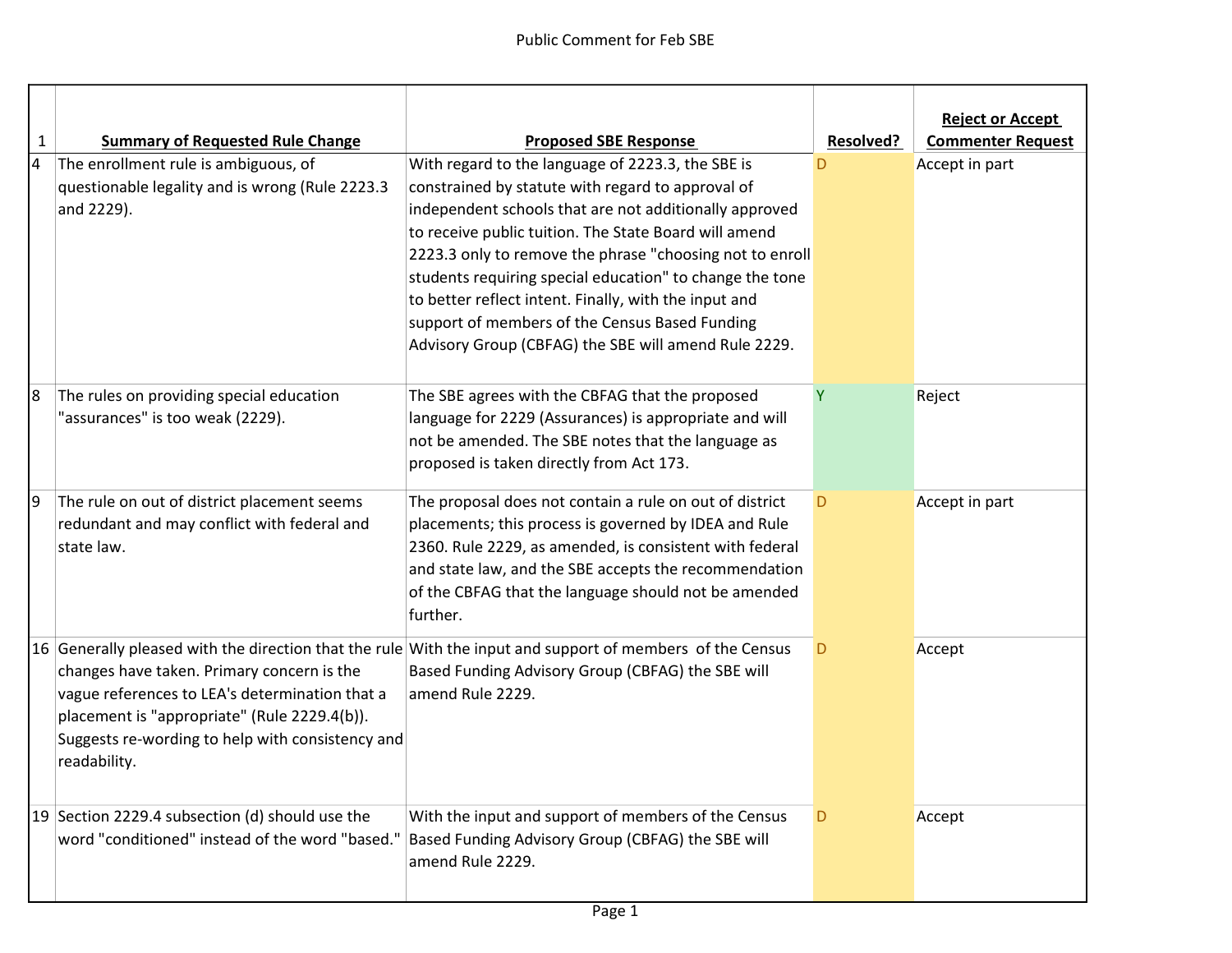| 22 Refers to definition of "approved independent<br>school" and questions whether this means that a<br>student eligible for special education can attend<br>any independent school in Vermont. Questions<br>how a student can receive their special<br>education services.                                                                                                                                                                                                       | The process laid out in Rule 2229, as amended, provides Y<br>that a student eligible for special education can attend<br>any approved independent school in Vermont and<br>receive IEP services.                                                                                                                                                                                                                                                                                                                                                                                                                                                                                                                                                                   |   | Reject |
|----------------------------------------------------------------------------------------------------------------------------------------------------------------------------------------------------------------------------------------------------------------------------------------------------------------------------------------------------------------------------------------------------------------------------------------------------------------------------------|--------------------------------------------------------------------------------------------------------------------------------------------------------------------------------------------------------------------------------------------------------------------------------------------------------------------------------------------------------------------------------------------------------------------------------------------------------------------------------------------------------------------------------------------------------------------------------------------------------------------------------------------------------------------------------------------------------------------------------------------------------------------|---|--------|
| 25 Refers to Section 2223, Procedure for approval,<br>which requires a review team of two people.<br>who has knowledge and expertise in special<br>education if the school is applying to be<br>approved for special education.                                                                                                                                                                                                                                                  | The rule as proposed allows AOE to carry out its duties<br>using staff deemed appropriate by the Secretary. AOE<br>Submits that the team should include one person was comfortable with the rule as written and SBE accepts<br>its recommendation that no change is required.                                                                                                                                                                                                                                                                                                                                                                                                                                                                                      | Y | Reject |
| 28 Refers to 2226.3 which requires a "statement of<br>how it is designed to serve children with<br>disabilities." Questions whether all independent<br>schools will be required to be approved for all<br>disabilities, or no disabilities? Suggests that it<br>makes no sense for all independent special<br>education schools to be approved for all<br>disabilities. States the schools will not have the<br>capacity or expertise to cover all the disability<br>categories. | The process laid out in Rule 2229, as amended, provides D<br>that a student eligible for special education can attend<br>any approved independent school in Vermont and<br>receive IEP services. The SBE finds that rule 2226.3 can<br>be clarified. First, the SBE will amend 2226.3 to require a<br>school to submit information about the school's<br>"enrollment process." The SBE will also amend the rule<br>to strike the reference to "how it is designed to serve<br>students with disabilities." Second, in 2226.4 the SBE will<br>replace the reference to "student body" with the words<br>"a description of the student body, including<br>demographics" Act 173 eliminated the process of<br>approving schools for certain categories of disability. |   | Accept |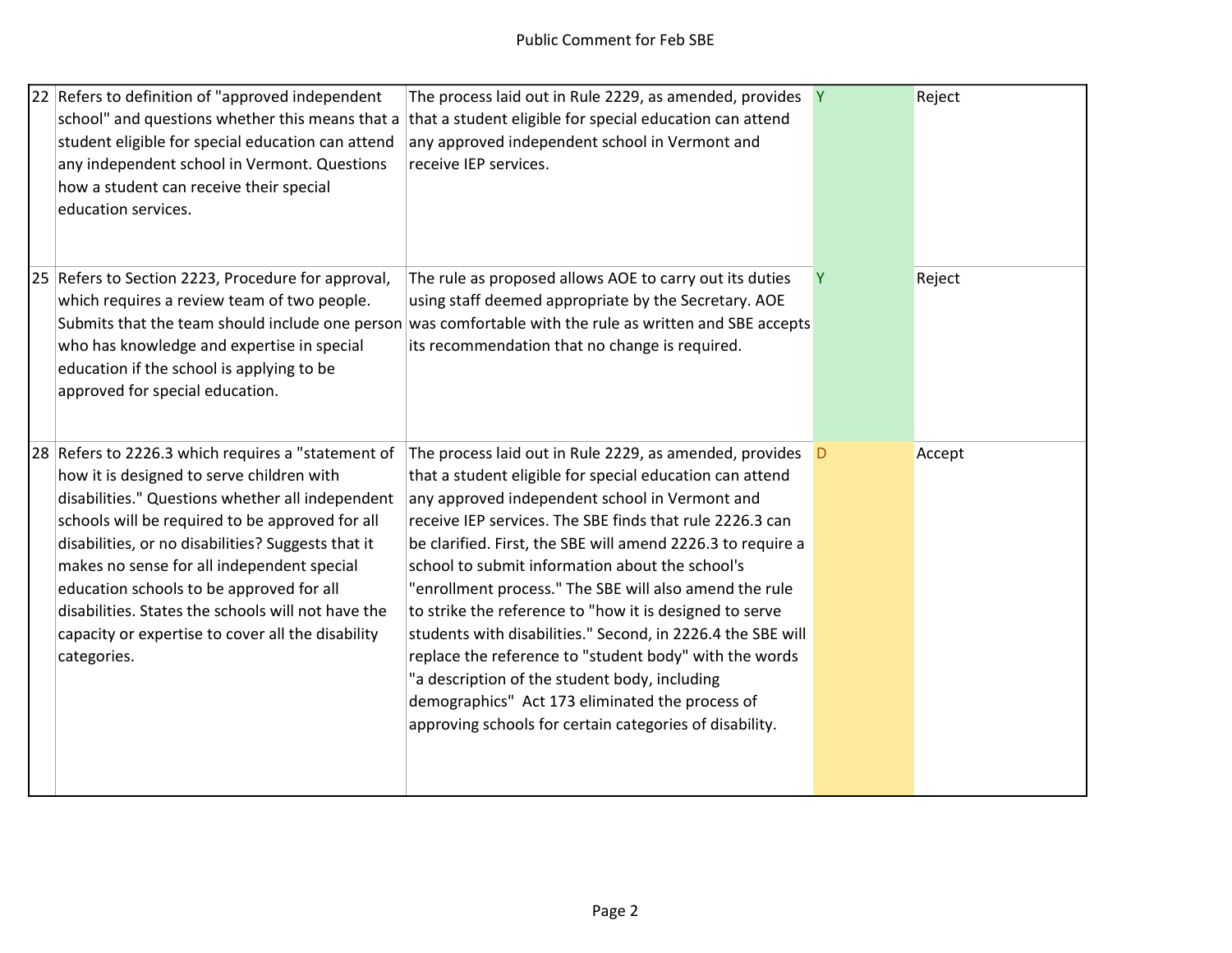| 30 Refers to Section 2229.1 "Enrollment:<br>and LEAs." Questions whether this means that<br>each of the academies must enroll all students<br>who apply there. Asks how school choice will<br>work. Suggests modifying language to be more<br>clear.                                                                                                    | Act 173 requires that all approved independent schools<br>Requirements for Independent Schools, Students intending to accept publicly funded tuition must enroll all<br>students eligible for special education services who<br>enroll, subject to a process between the LEA and<br>independent school to ensure the student's IEP can be<br>carried out at the school. Rule 2229, as amended,<br>dictates this process. | Y | Reject |
|---------------------------------------------------------------------------------------------------------------------------------------------------------------------------------------------------------------------------------------------------------------------------------------------------------------------------------------------------------|--------------------------------------------------------------------------------------------------------------------------------------------------------------------------------------------------------------------------------------------------------------------------------------------------------------------------------------------------------------------------------------------------------------------------|---|--------|
| 31 Refers to 2229.1 in the second sentence.<br>Questions whether this means that independent<br>schools that are approved for IEP/504 students<br>are not eligible for public funding. Questions<br>whether the schools will be all special education<br>funded.                                                                                        | Act 173 requires that all approved independent schools<br>intending to accept publicly funded tuition must enroll all<br>students eligible for special education services who<br>enroll, subject to a process between the LEA and<br>independent school to ensure the student's IEP can be<br>carried out at the school. Rule 2229, as amended,<br>dictates this process.                                                |   | Reject |
| 32 Refers to 2229.2 in the first sentence. Questions<br>whether the school is required to demonstrate<br>that it has the special education staff to cover<br>the disabilities they will be approved for.<br>Suggests that the school should have to<br>demonstrate they have sufficient staff to cover<br>the disabilities they are being approved for. | Act 173 specifically requires that an approved<br>independent school does not have to demonstrate that it<br>employs staff to deliver every category of special<br>education. Rule 2229, as amended, provides a process to<br>ensure students will receive IEP services.                                                                                                                                                 |   | Reject |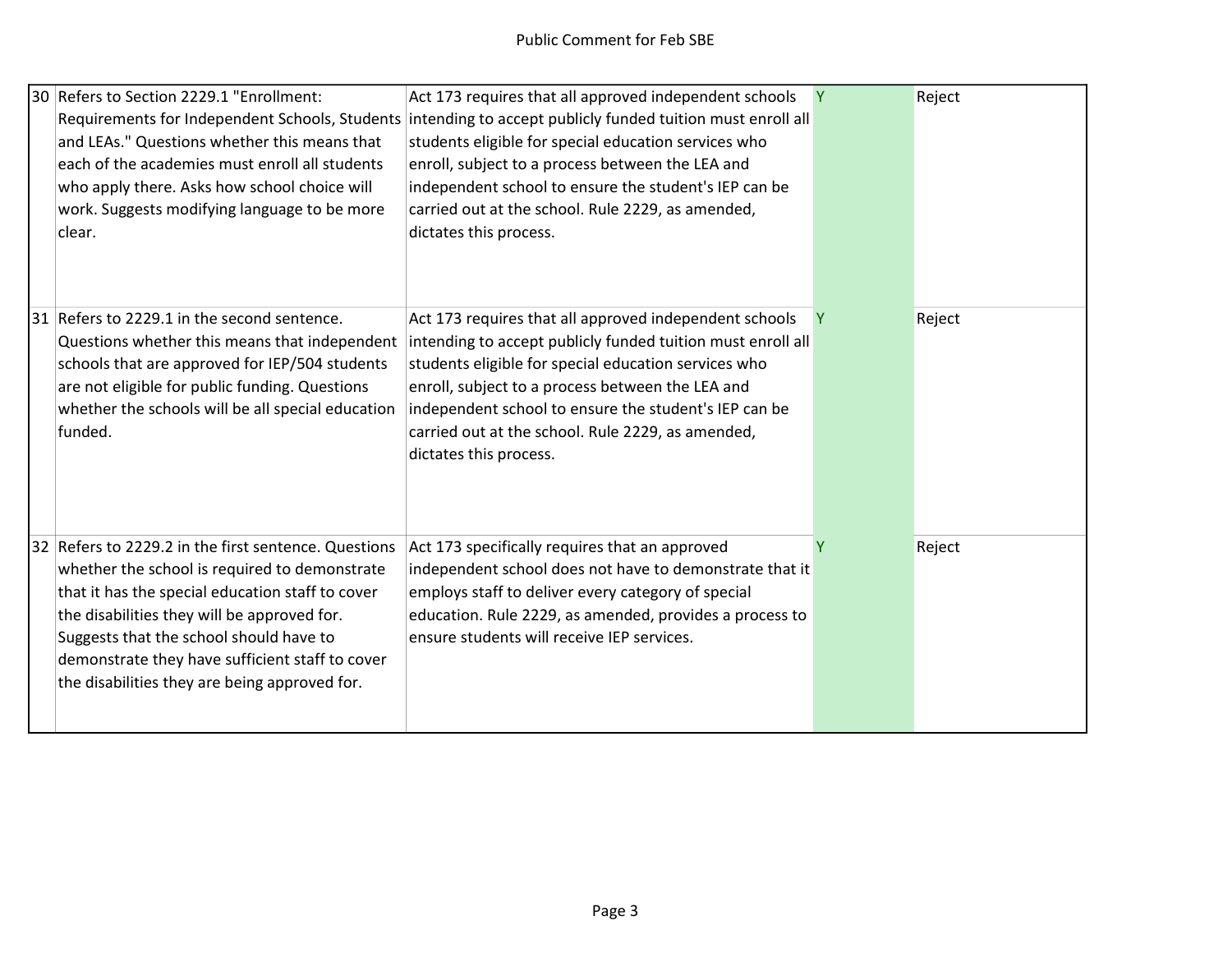| 33 Refers to Section 2229.2 in the second sentence.<br>States that the minimum standards of services<br>should be an IEP Team decision. Submits that if a<br>school cannot provide the services outlined in<br>the IEP, then the school should not admit the<br>student. The Secretary should not be establishing<br>the standards of services. Recommends<br>eliminating the language. | Services will continue to be determined through the IEP<br>team process. Rule 2229, as amended, provides a<br>process to ensure students will receive IEP services.                                                                                                                                                                                                       | Y            | Reject |
|-----------------------------------------------------------------------------------------------------------------------------------------------------------------------------------------------------------------------------------------------------------------------------------------------------------------------------------------------------------------------------------------|---------------------------------------------------------------------------------------------------------------------------------------------------------------------------------------------------------------------------------------------------------------------------------------------------------------------------------------------------------------------------|--------------|--------|
| 34 Refers to 2229.4(d). Suggests eliminating the<br>language. Submits that it goes against IDEA.                                                                                                                                                                                                                                                                                        | 2229.4 has been amended to ensure that first, a student Y<br>will be admitted to the approved independent school,<br>and then the IEP team and approved independent school<br>will work together ensure services are delivered.                                                                                                                                           |              | Reject |
| 35 Refers to 2229.4(e). Suggests eliminating the<br>language. Questions the 30 days to figure out a<br>solution. Submits that the solution should be<br>that the student cannot attend the school if the<br>school cannot provide the student services.                                                                                                                                 | Services will continue to be determined through the IEP<br>team process. Rule 2229, as amended, provides a<br>process to ensure students will receive IEP services.                                                                                                                                                                                                       | Y            | Reject |
| 36 Refers to 2229.4(f). Questions why the hearing<br>officer process should be included. Suggests<br>eliminating the language.                                                                                                                                                                                                                                                          | The SBE is bound by the provisions of Act 173.                                                                                                                                                                                                                                                                                                                            |              | Reject |
| 37 Refers to 2229.4(i). Questions why a student<br>should go to a school that can't meet their<br>needs. Suggests eliminating the language.                                                                                                                                                                                                                                             | Act 173 requires that all approved independent schools<br>intending to accept publicly funded tuition must enroll all<br>students eligible for special education services who<br>enroll, subject to a process between the LEA and<br>independent school to ensure the student's IEP can be<br>carried out at the school. Rule 2229, as amended,<br>dictates this process. | <sup>Y</sup> | Reject |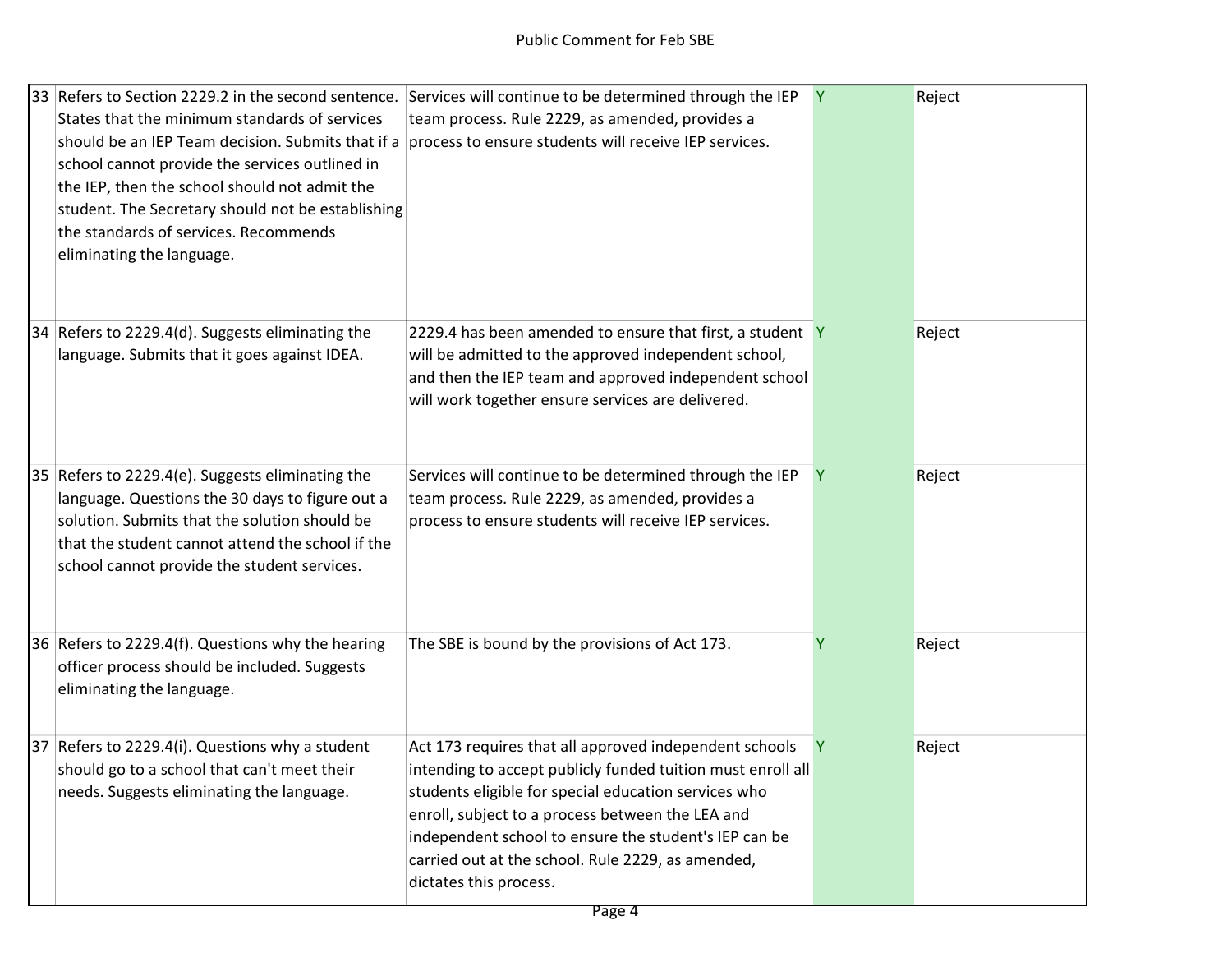| 38 Refers to 2229.7. Suggests that this process                                                                                                                                                                                                                                                                                                                                                                                                                                                                                                                                                                                                                                                                                                                                                            | The SBE will amend the rule to require notification within D                                                                                                                                                                                                                                                                                                                                                |   | Accept |
|------------------------------------------------------------------------------------------------------------------------------------------------------------------------------------------------------------------------------------------------------------------------------------------------------------------------------------------------------------------------------------------------------------------------------------------------------------------------------------------------------------------------------------------------------------------------------------------------------------------------------------------------------------------------------------------------------------------------------------------------------------------------------------------------------------|-------------------------------------------------------------------------------------------------------------------------------------------------------------------------------------------------------------------------------------------------------------------------------------------------------------------------------------------------------------------------------------------------------------|---|--------|
| needs a timeframe. Recommends notification                                                                                                                                                                                                                                                                                                                                                                                                                                                                                                                                                                                                                                                                                                                                                                 | a "reasonable time."                                                                                                                                                                                                                                                                                                                                                                                        |   |        |
| within 5 business days.                                                                                                                                                                                                                                                                                                                                                                                                                                                                                                                                                                                                                                                                                                                                                                                    |                                                                                                                                                                                                                                                                                                                                                                                                             |   |        |
| 75 The current rules undermine inclusive intent by<br>preserving the requirement that any student<br>with disabilities meet other enrollment criteria.<br>Cites 2229 "student meets the other<br>requirements of the school's enrollment<br>policies." Recommends adopting equitable<br>enrollment policies, and consult CA charter<br>school requirements as a model. Gives examples<br>of practices that prevent equitable enrollment:<br>fees, steering, capping enrollment of students<br>with disabilities, messaging, using test scores for<br>enrollment, requesting discipline records,<br>dismissal of students based on student behavior,<br>dismissal of students based on parent behavior,<br>religious requirements and statements of faith,<br>exclusion of students eligible for 504 plans. | The SBE has amended Rule 2229 in response to the<br>concerns of this comment, after extensive consultation<br>with members of the Act 173 Advisory Group. The<br>amended rule prohibits enrollment requirements that<br>disadvantage students based on protected class status,<br>disability and socioeconomic status but preserves<br>autonomy of independent schools over their enrollment<br>procedures. | D | Accept |
| 82 For a particular approved independent school,<br>the school and parish received approximately<br>\$362,000 in COVID relief dollars, but the school<br>says it does not have the resources to<br>accommodate a child with a mental health<br>disability in the midst of a pandemic.                                                                                                                                                                                                                                                                                                                                                                                                                                                                                                                      | The SBE has amended Rule 2229 in response to the<br>concerns of this comment, after extensive consultation<br>with members of the Act 173 Advisory Group. The<br>amended rule prohibits enrollment requirements that<br>disadvantage students based on protected class status,<br>disability and socioeconomic status but preserves<br>autonomy of independent schools over their enrollment<br>procedures. | D | Accept |